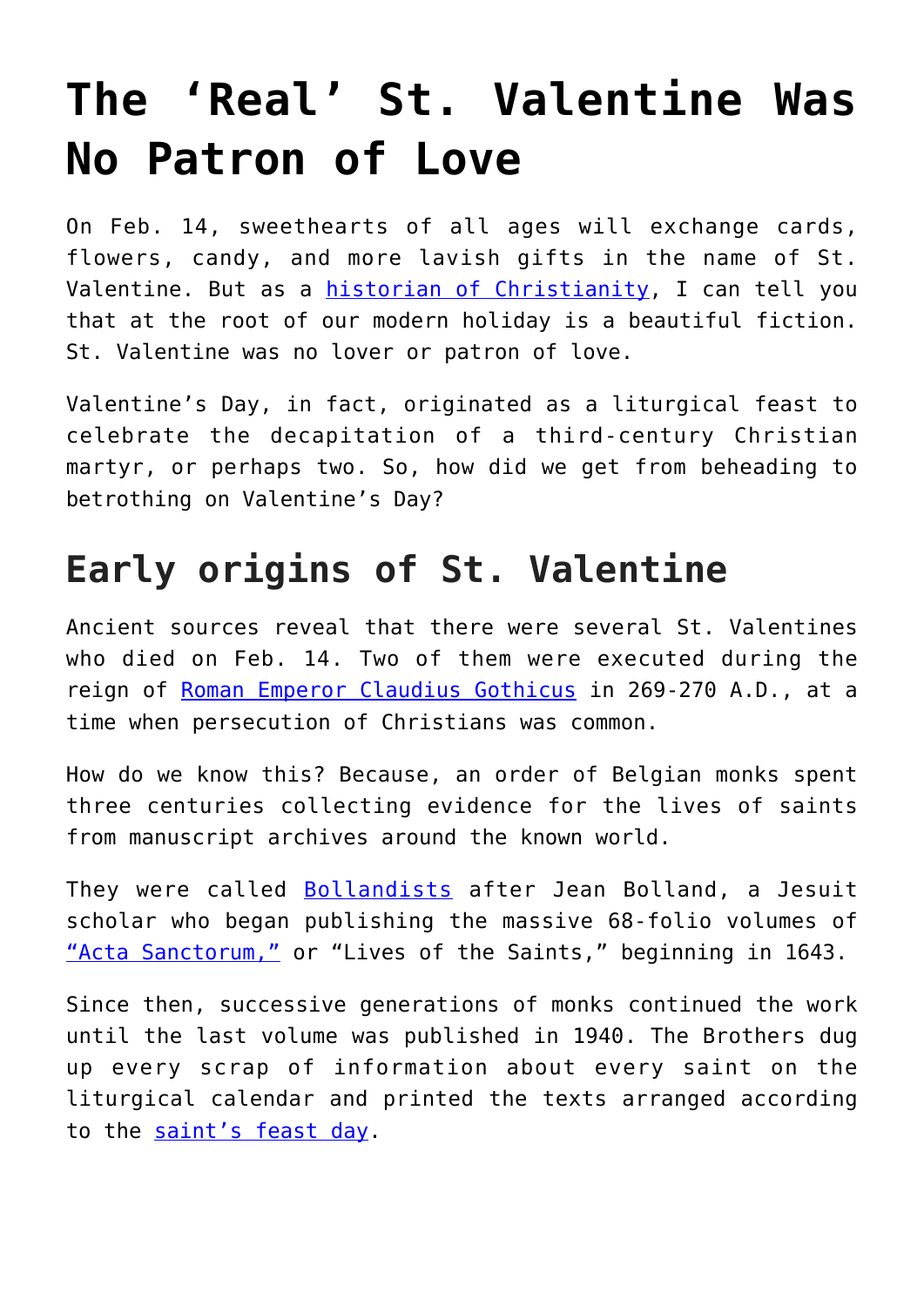## **The Valentine martyrs**

The volume encompassing Feb. 14 contains the stories of a handful of "Valentini," including the earliest three of whom died in the third century.



St. Valentine blessing an epileptic. [Wellcome Images](https://commons.wikimedia.org/wiki/File:Saint_Valentine_blessing_an_epileptic._Coloured_etching._Wellcome_V0016605.jpg), [CC BY](http://creativecommons.org/licenses/by/4.0/)

The earliest Valentinus is said to have died in Africa, along with 24 soldiers. Unfortunately, even the Bollandists could not find any more information about him. As the monks knew, sometimes all that the saints left behind was [a name and day](https://archive.org/stream/actasanctorum05unse#page/762/mode/2up/search/valentinus) [of death.](https://archive.org/stream/actasanctorum05unse#page/762/mode/2up/search/valentinus)

We know only a little more about the other two Valentines.

According to a late medieval legend reprinted in the "Acta," which was accompanied by Bollandist critique about its historical value, a Roman priest named Valentinus was arrested during the reign of Emperor Gothicus and put into the custody of an aristocrat named Asterius.

As the story goes, Asterius made the mistake of letting the preacher talk. Father Valentinus went on and on about [Christ](https://archive.org/stream/actasanctorum05unse#page/754/mode/2up/search/valentinus) [leading pagans](https://archive.org/stream/actasanctorum05unse#page/754/mode/2up/search/valentinus) out of the shadow of darkness and into the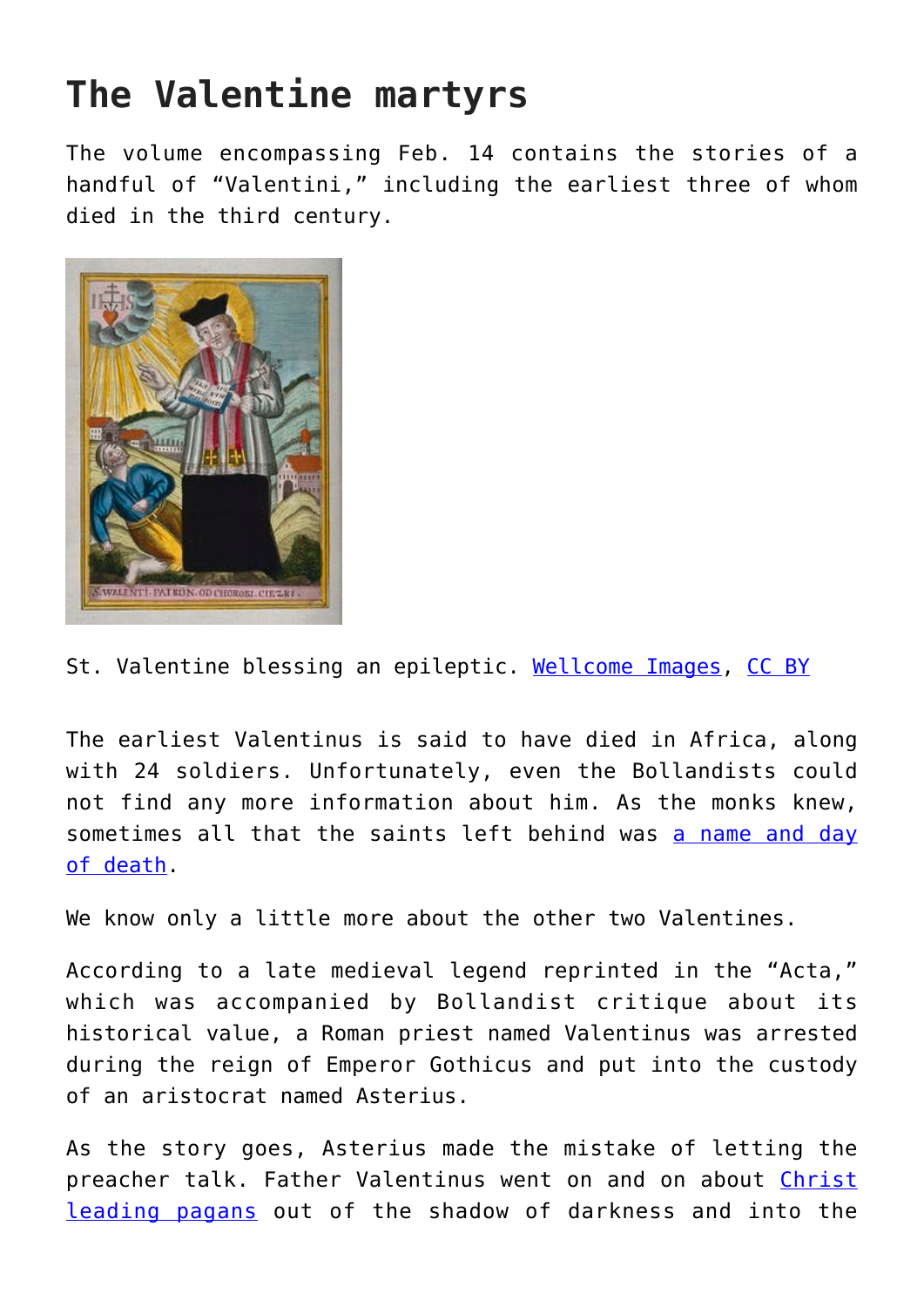light of truth and salvation. Asterius made a bargain with Valentinus: If the Christian could cure Asterius's fosterdaughter of blindness, he would convert. Valentinus put his hands over the girl's eyes and [chanted](https://archive.org/stream/actasanctorum05unse#page/754/mode/2up/search/valentinus):

*"Lord Jesus Christ, en-lighten your handmaid, because you are God, the True Light."*

Easy as that. The child could see, according to the medieval legend. Asterius and his whole family were baptized. Unfortunately, when Emperor Gothicus heard the news, he ordered them all to be executed. But Valentinus was the only one to be beheaded. A pious widow, though, made off with his body and [had it buried at the site](https://archive.org/stream/actasanctorum05unse#page/754/mode/2up/search/valentinus) of his martyrdom on the [Via](http://penelope.uchicago.edu/Thayer/E/Gazetteer/Periods/Roman/Topics/Engineering/roads/Flaminia/home.html) [Flaminia](http://penelope.uchicago.edu/Thayer/E/Gazetteer/Periods/Roman/Topics/Engineering/roads/Flaminia/home.html), the ancient highway stretching from Rome to presentday Rimini. Later, a chapel was built over the saint's remains.

#### **St. Valentine was not a romantic**

The third third-century Valentinus was a bishop of Terni in the province of Umbria, Italy.



St. Valentine kneeling. [David Teniers III](https://commons.wikimedia.org/wiki/File:St-Valentine-Kneeling-In-Supplication.jpg)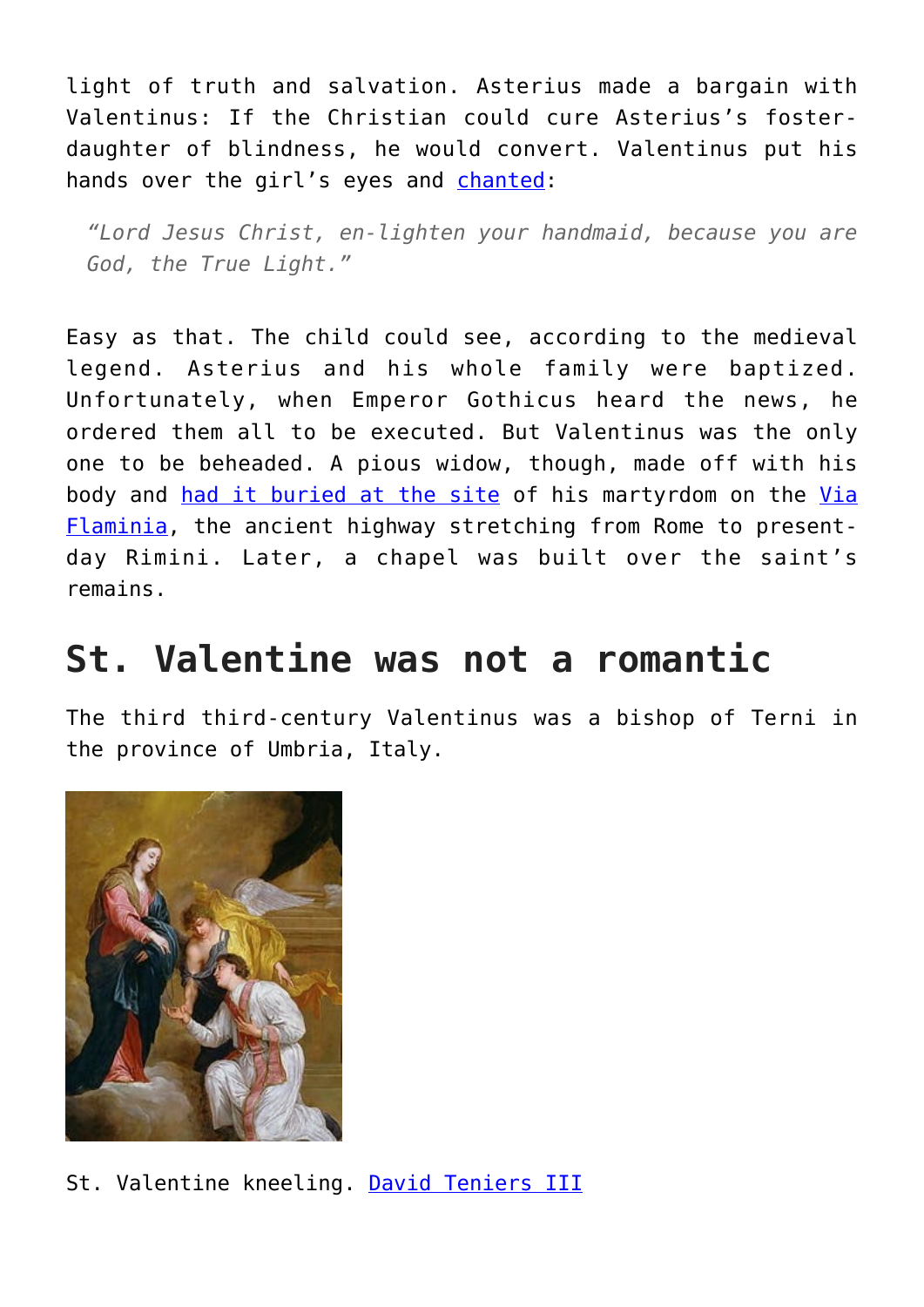According to his equally [dodgy legend,](https://archive.org/stream/actasanctorum05unse#page/754/mode/2up/search/valentinus) Terni's bishop got into a situation like the other Valentinus by debating a potential convert and afterward healing his son. The rest of story is quite similar as well: He too, was beheaded on the [orders of](http://www.newadvent.org/cathen/15254a.htm) [Emperor Gothicus](http://www.newadvent.org/cathen/15254a.htm) and his body buried along the Via Flaminia.

It is likely, as the Bollandists suggested, that there weren't actually two decapitated Valentines, but that two different versions of one saint's legend appeared in both Rome and Terni.

Nonetheless, African, Roman or Umbrian, none of the Valentines seems to have been a romantic.

Indeed, [medieval legends, repeated in modern media](https://www.thoughtco.com/st-valentine-patron-saint-of-love-124544), had St. Valentine performing Christian marriage rituals or passing notes between Christian lovers jailed by Gothicus. Still other stories romantically involved him with the blind girl whom he allegedly healed. Yet none of these medieval tales had any basis in third-century history, as the Bollandists pointed out.



St. Valentine baptizing St. Lucilla. [Jacopo Bassano \(Jacopo da](https://commons.wikimedia.org/wiki/File:St-valentine-baptizing-st-lucilla-jacopo-bassano.jpg) [Ponte\)](https://commons.wikimedia.org/wiki/File:St-valentine-baptizing-st-lucilla-jacopo-bassano.jpg)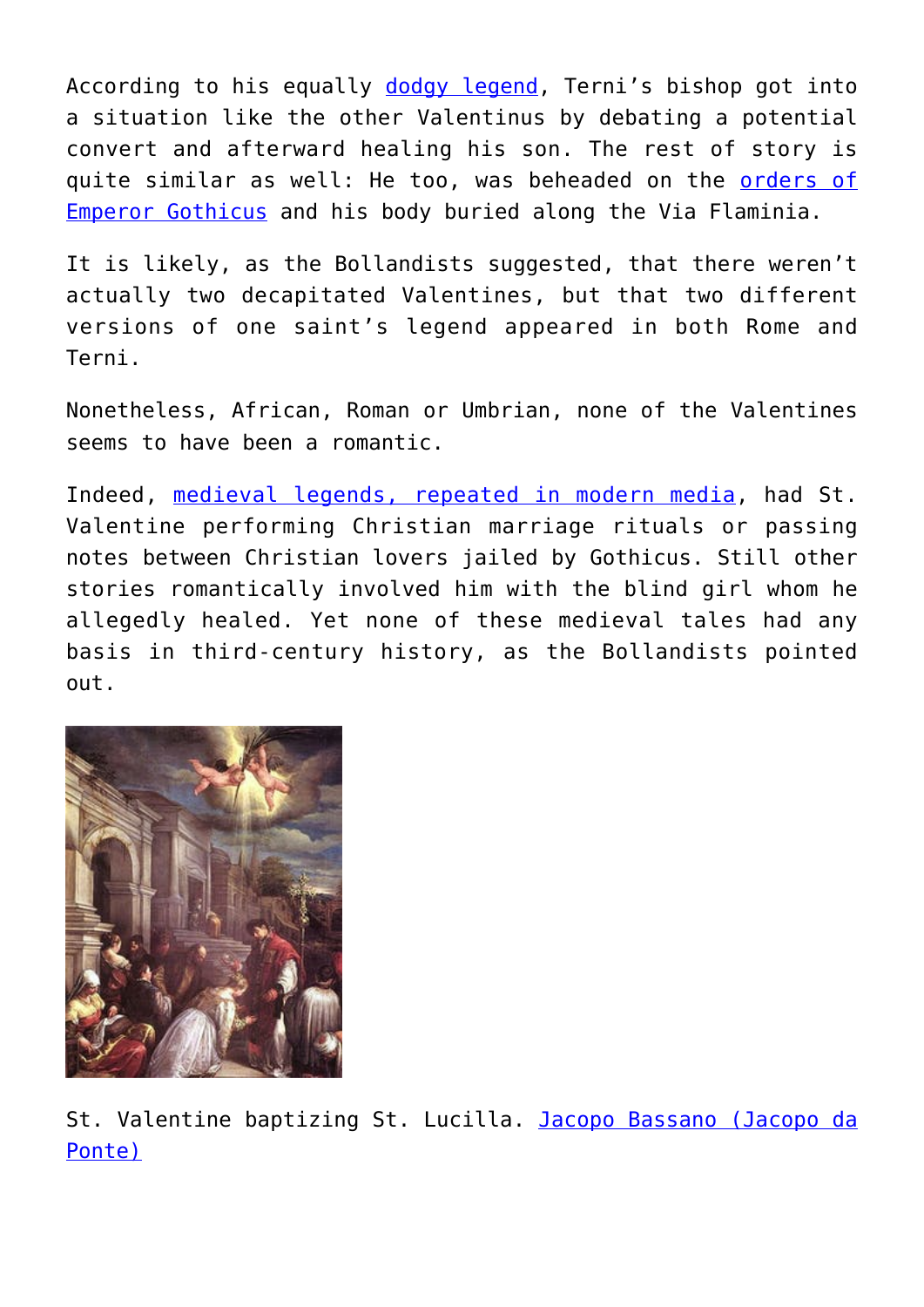In any case, historical veracity did not count for much with medieval Christians. What they cared about were stories of miracles and martyrdoms, and the physical remains or relics of the saint. To be sure, many different churches and monasteries around medieval Europe claimed to have bits of a [St.](https://archive.org/stream/actasanctorum05unse#page/758/mode/2up/search/valentinus) [Valentinus' skull](https://archive.org/stream/actasanctorum05unse#page/758/mode/2up/search/valentinus) in their treasuries.

Santa Maria in Cosmedin in Rome, for example, still displays a whole skull. According to the Bollandists, other churches across Europe also claim to own slivers and bits of one or the other St. Valentinus' body: For example, San Anton Church in Madrid, Whitefriar Street Church in Dublin, the Church of Sts. Peter and Paul in Prague, Saint Mary's Assumption in Chelmno, Poland, as well as churches in Malta, Birmingham, Glasgow, and on the Greek isle of Lesbos, among others.

For believers, relics of the martyrs signified the saints' continuing their invisible presence among communities of pious Christians. In 11th-century Brittany, for instance, one bishop [used what was purported to be Valentine's head](https://archive.org/stream/actasanctorum05unse#page/760/mode/2up/search/valentinus) to halt fires, prevent epidemics, and cure all sorts of illnesses, including demonic possession.

As far as we know, though, the saint's bones did nothing special for lovers.

#### **Unlikely pagan origins**

Many scholars have deconstructed Valentine and his day in [books,](https://books.google.com/books?id=_bqdZbKPztMC) [articles](https://doi.org/10.2307/2847741) and [blog postings](http://www.sfgate.com/entertainment/morford/article/Whip-My-Roman-Sex-Gods-You-want-the-true-2634133.php). Some suggest that the modern holiday is a Christian cover-up of the more ancient Roman celebration of Lupercalia in mid-February.

Lupercalia originated as a ritual in a rural masculine cult involving the sacrifice of goats and dogs and evolved later into an urban carnival. During the festivities [half-naked](http://penelope.uchicago.edu/Thayer/e/roman/texts/plutarch/lives/caesar*.html) [young men ran](http://penelope.uchicago.edu/Thayer/e/roman/texts/plutarch/lives/caesar*.html) through the streets of Rome, streaking people with thongs cut from the skins of newly killed goats. Pregnant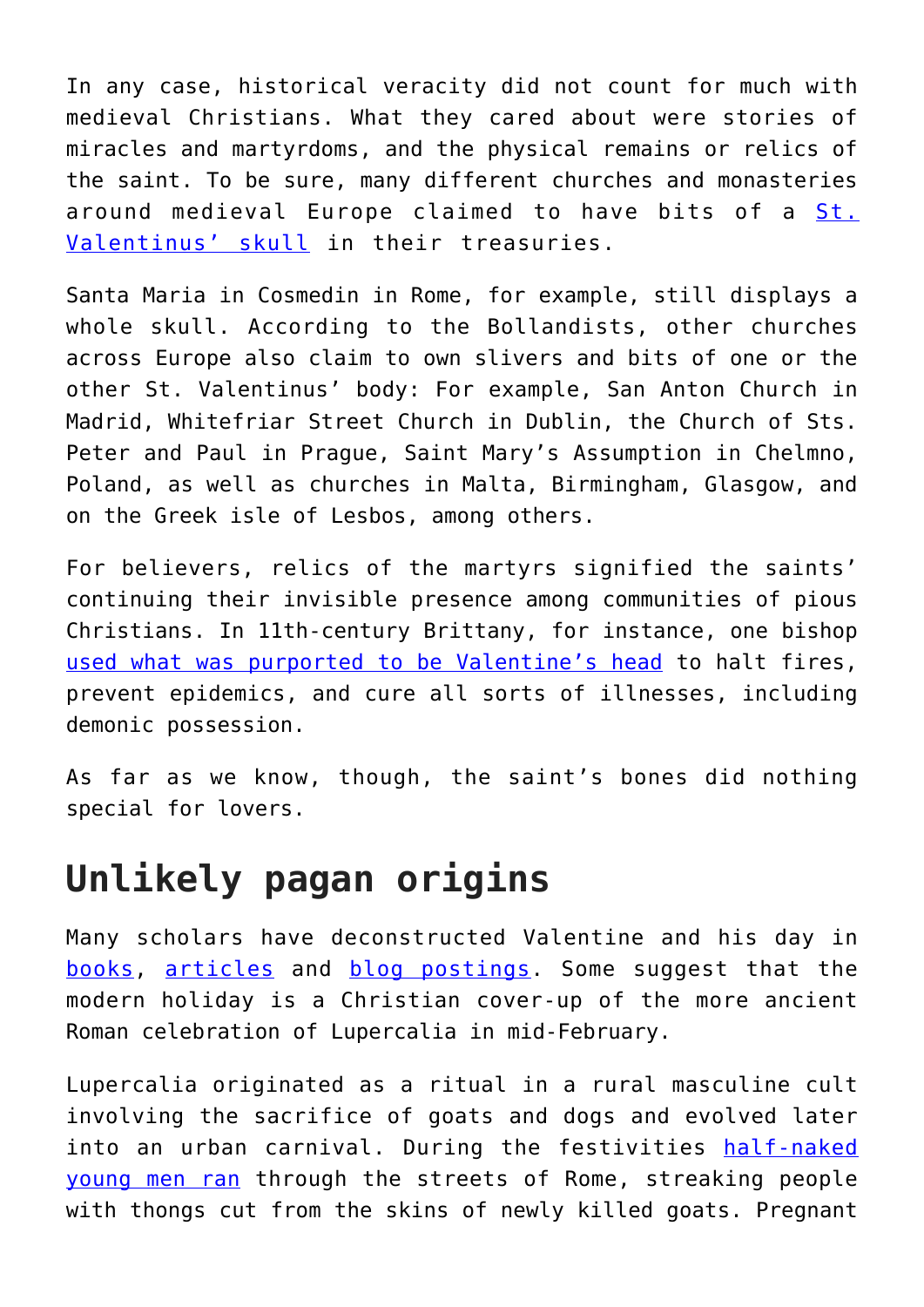women thought it brought them healthy babies. In 496 A.D., however, Pope Gelasius supposedly [denounced the rowdy](http://penelope.uchicago.edu/Thayer/E/Journals/CP/26/1/Lupercalia*.html#ref9) [festival.](http://penelope.uchicago.edu/Thayer/E/Journals/CP/26/1/Lupercalia*.html#ref9)

Still, there is no evidence that the pope purposely replaced Lupercalia with the more sedate cult of the martyred St. Valentine or any other Christian celebration.

#### **Chaucer and the love birds**

The love connection probably appeared more than a thousand years after the martyrs' death, when Geoffrey Chaucer, author of "The Canterbury Tales" decreed the February feast of St. Valentinus to the mating of birds. [He wrote](https://books.google.com/books?id=6bggAAAAMAAJ&pg=PA57&lpg=PA57&dq=seynt+Volantynys+day&source=bl&ots=RazATk9FPU&sig=P18rLlniPQEToUWVCL8jD9lv-gI&hl=en&sa=X&ved=0ahUKEwjf9c6v2ZXZAhWS-VQKHQuuCCIQ6AEIKTAA#v=onepage&q=seynt%20Volantynys%20day&f=false) in his "Parlement of Foules":

*"For this was on seynt Volantynys day. Whan euery bryd comyth there to chese his make."*

It seems that, in Chaucer's day, English birds paired off to produce eggs in February. Soon, nature-minded European nobility began sending love notes during bird-mating season. For example, the French Duke of Orléans, who spent some years as a prisoner in the Tower of London, wrote to his wife in February 1415 that he was "already sick of love" (by which he meant lovesick.) And he called her his ["very gentle](http://www.gutenberg.org/files/14343/14343-h/14343-h.htm#p245) [Valentine."](http://www.gutenberg.org/files/14343/14343-h/14343-h.htm#p245)

English audiences embraced the idea of February mating. Shakespeare's lovestruck Ophelia spoke of herself as [Hamlet's](http://shakespeare-navigators.com/hamlet/H45.html) [Valentine.](http://shakespeare-navigators.com/hamlet/H45.html)

In the following centuries, Englishmen and women began using Feb. 14 as an excuse to pen verses to their love objects. Industrialization made it easier with mass-produced illustrated cards adorned with smarmy poetry. Then along came Cadbury, Hershey's, and other [chocolate manufacturers](https://www.smithsonianmag.com/smithsonian-institution/how-chocolate-and-valentines-day-mated-life-180954228/) marketing sweets for one's sweetheart on Valentine's Day.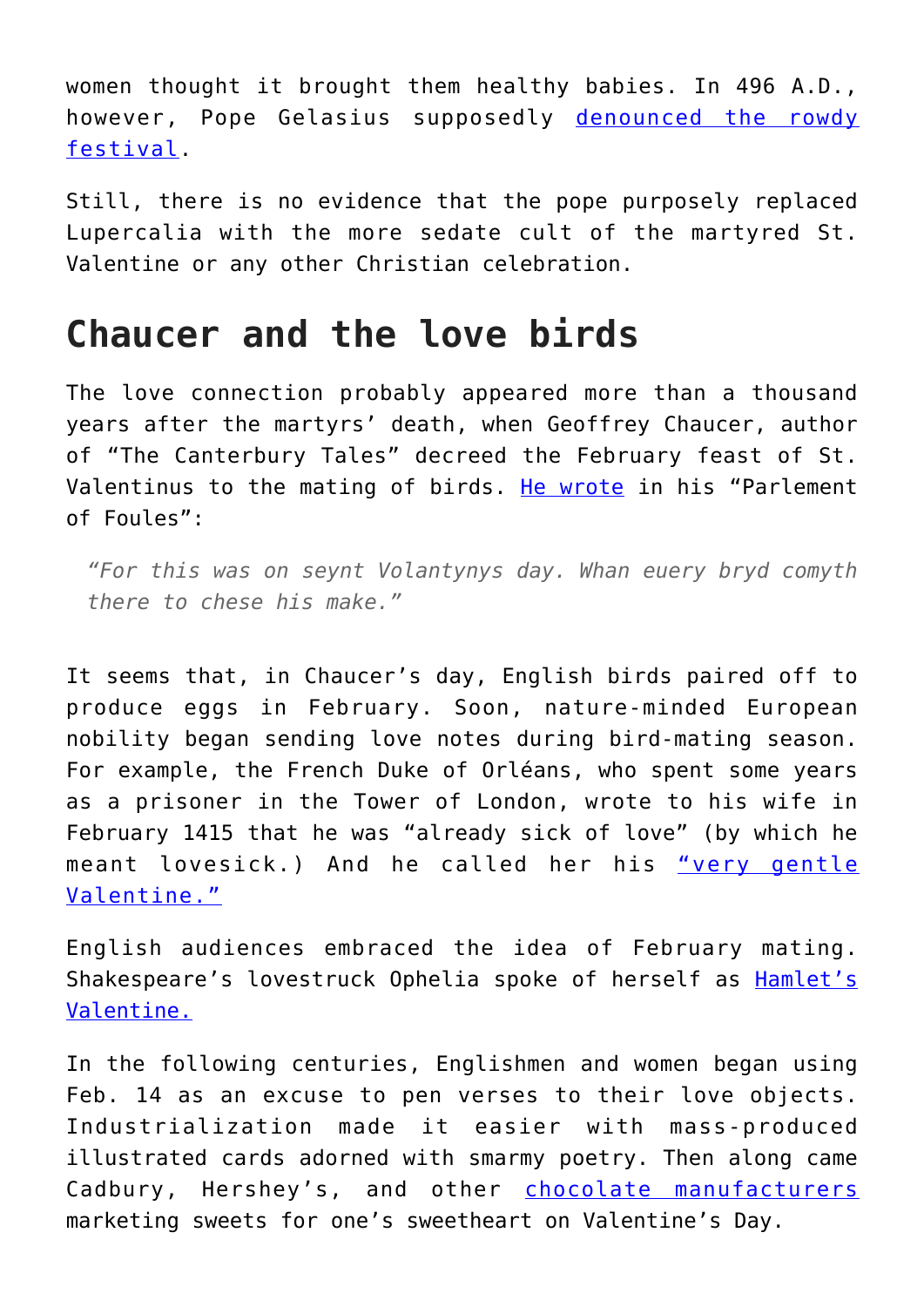

Valentine's Day chocolates. [GillianVann/Shutterstock.com](https://www.shutterstock.com/image-photo/chocolates-box-red-love-heart-shaped-123648574?src=keC4YCiCasMhWRf-oQMMDQ-1-20)

Today, shops everywhere in England and the U.S. decorate their windows with hearts and banners proclaiming the annual Day of Love. [Merchants stock their shelves](https://www.dealnews.com/features/What-to-Expect-from-Valentines-Day-Deals/967905.html) with candy, jewelry and Cupid-related trinkets begging "Be My Valentine." For most lovers, this request does not require beheading.

### **Invisible Valentines**

It seems that the erstwhile saint behind the holiday of love remains as elusive as love itself. Still, as St. Augustine, the great fifth-century theologian and philosopher argued in his treatise on ["Faith in Invisible Things,"](http://www.newadvent.org/fathers/1305.htm) someone does not have to be standing before our eyes for us to love them.

 $\boxed{\times}$  And much like love itself, St. Valentine and his reputation as the patron saint of love are not matters of verifiable